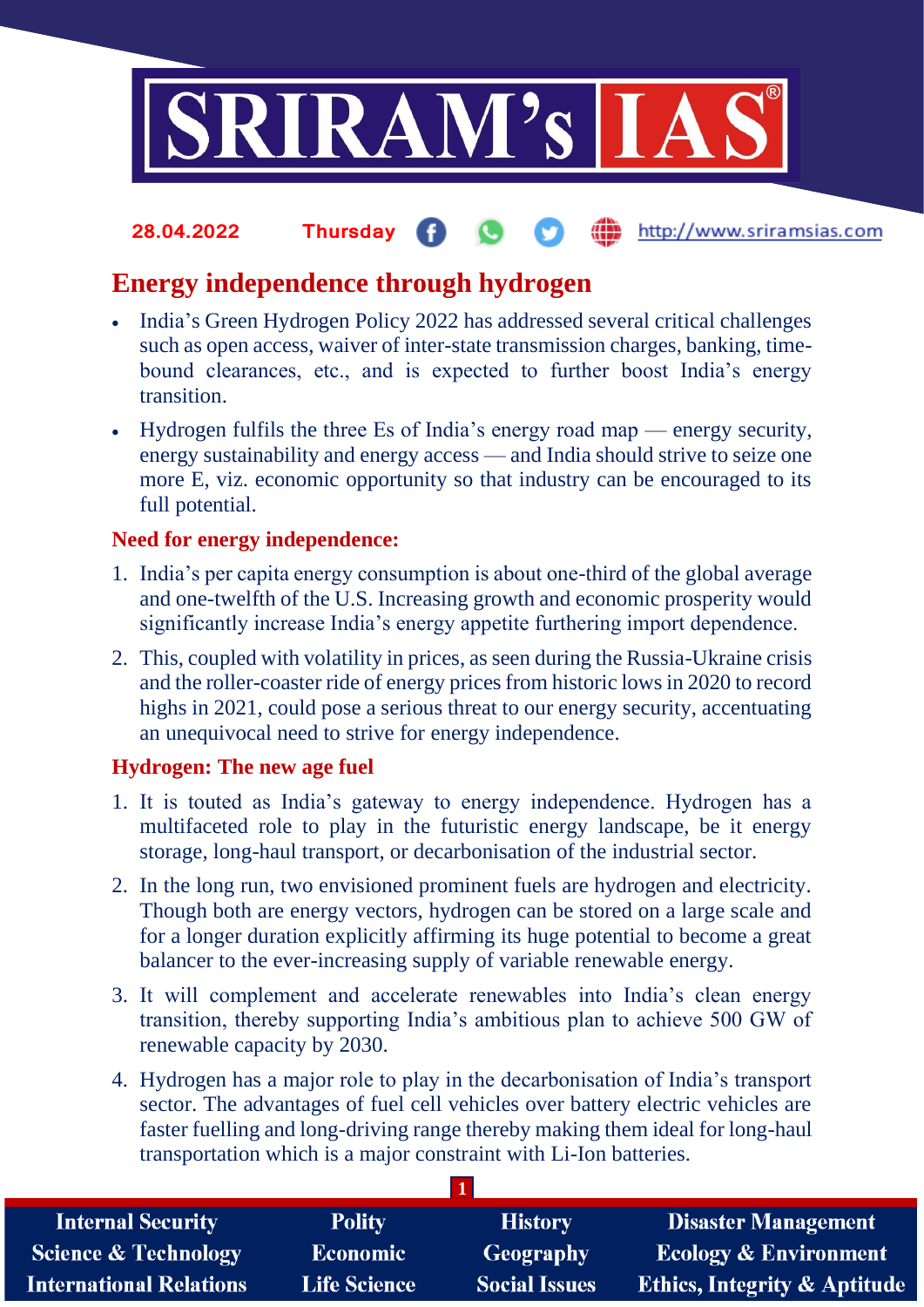

#### http://www.sriramsias.com **28.04.2022 Thursday**

5. In the industrial segment, hydrogen can de-carbonise 'hard-to-abate' sectors such as iron and steel, aluminium, copper etc. It is a huge prospect to produce fuels such as methanol, synthetic kerosene and green ammonia.

## **Electricity and water demand would increase**

1. Transition to hydrogen through electrolysers and renewable energy means an exponential



increase in electricity demand

2. Apart from the ever-increasing electricity demand, the high cost of hydrogen manufacturing and water scarcity could also pose a challenge. Production of 1 kg of hydrogen by electrolysis requires around nine litres of water.

## **Five-step strategy: Demand-side**

- 1. On the demand side, a five-step strategy should be devised. Firstly, to create an initial demand, a mandate should be given to mature industries such as refining and fertilisers, with adequate incentives.
- 2. Secondly, industries manufacturing low emission hydrogen-based products inter alia green steel and green cement need to be incentivised by government policies.

| <b>Internal Security</b>        | <b>Polity</b>       | <b>History</b>       | <b>Disaster Management</b>              |
|---------------------------------|---------------------|----------------------|-----------------------------------------|
| <b>Science &amp; Technology</b> | <b>Economic</b>     | Geography            | <b>Ecology &amp; Environment</b>        |
| <b>International Relations</b>  | <b>Life Science</b> | <b>Social Issues</b> | <b>Ethics, Integrity &amp; Aptitude</b> |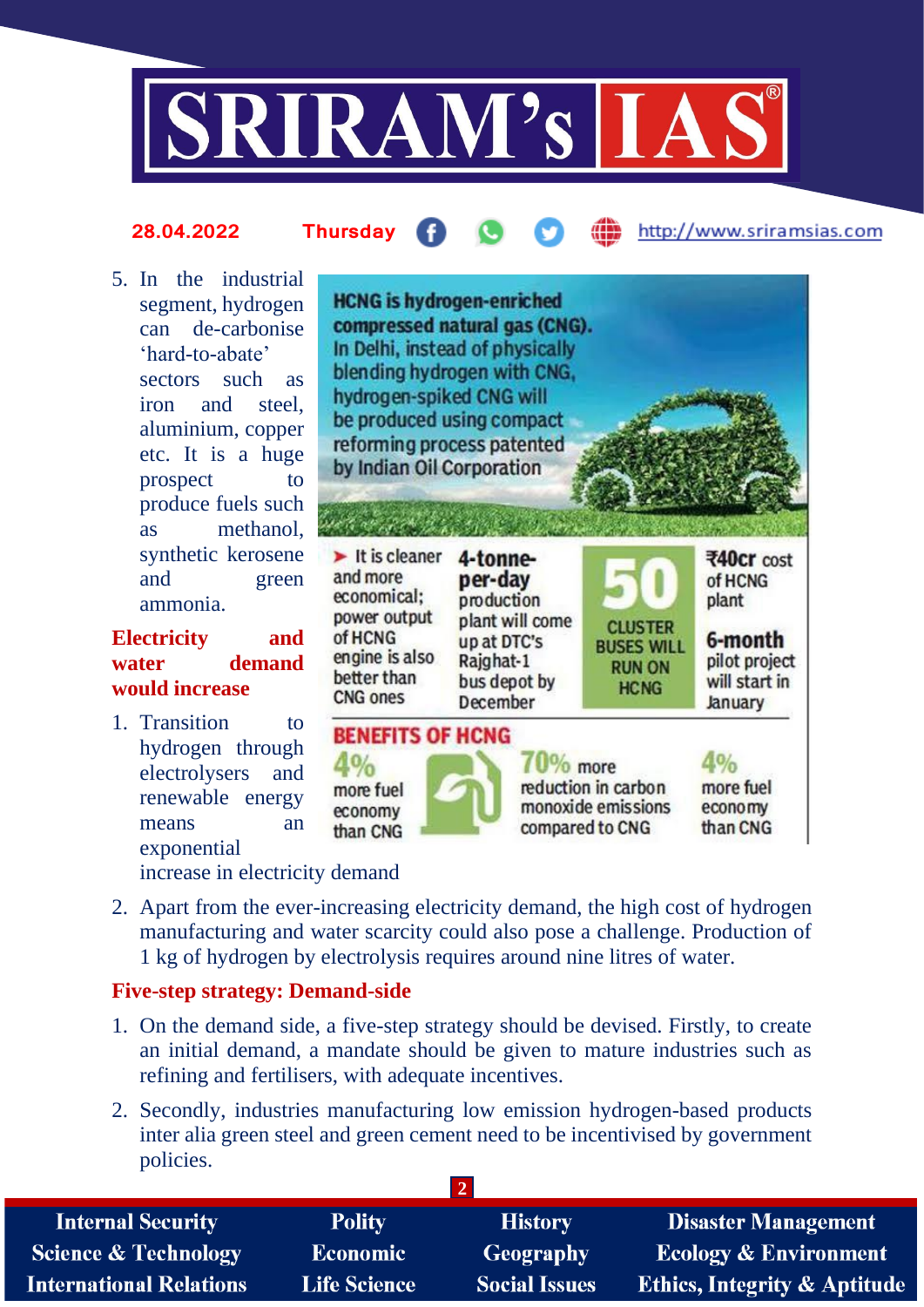

- http://www.sriramsias.com **28.04.2022 Thursday**
- 3. Thirdly, blending hydrogen with natural gas can act as a big booster shot which can be facilitated by framing blending mandates, and regulations and promoting H-CNG stations.
- 4. Further, to promote FCEVs, hydrogen fuel stations may be planned on dedicated corridors where long-distance trucking is widespread.
- 5. Lastly, the concept of carbon tariffs needs to be introduced on the lines of European countries.

## **On the supply side**

- 1. Firstly, investment in R&D should be accelerated to bring its cost at par with fossils.
- 2. Secondly, the Sustainable Alternative Towards Affordable Transportation (SATAT) scheme with a target to produce 15 MMT of compressed biogas could be leveraged by exploring biogas conversion into hydrogen.
- 3. Thirdly, to commercialise and scale-up nascent technologies, a Viability Gap Funding (VGF) scheme may be introduced for hydrogen-based projects.
- 4. Further, to secure affordable financing, electrolyser manufacturing and hydrogen projects need to be brought under Priority Sector Lending (PSL).
- 5. Lastly, since two dominant cost factors for green hydrogen are renewable energy tariffs & electrolyser costs, and India has the advantage of one of the lowest renewable tariffs; the thrust should be on reducing the cost of electrolysers by implementing the Production Linked Incentive (PLI) scheme. This could help India become a global hub for electrolyser manufacturing and green hydrogen.

## **Transport sector:**

- 1. On the transportation front, ammonia, having a high energy density could be promoted as a mode of transportation.
- 2. A hydrogen transportation system could also be built on the foundation created for natural gas by using its existing infrastructure. Additionally, hydrogen transportation projects may be integrated with PM Gati Shakti Master Plan.

| <b>Internal Security</b>        | <b>Polity</b>       | <b>History</b>       | <b>Disaster Management</b>              |
|---------------------------------|---------------------|----------------------|-----------------------------------------|
| <b>Science &amp; Technology</b> | <b>Economic</b>     | Geography            | <b>Ecology &amp; Environment</b>        |
| <b>International Relations</b>  | <b>Life Science</b> | <b>Social Issues</b> | <b>Ethics, Integrity &amp; Aptitude</b> |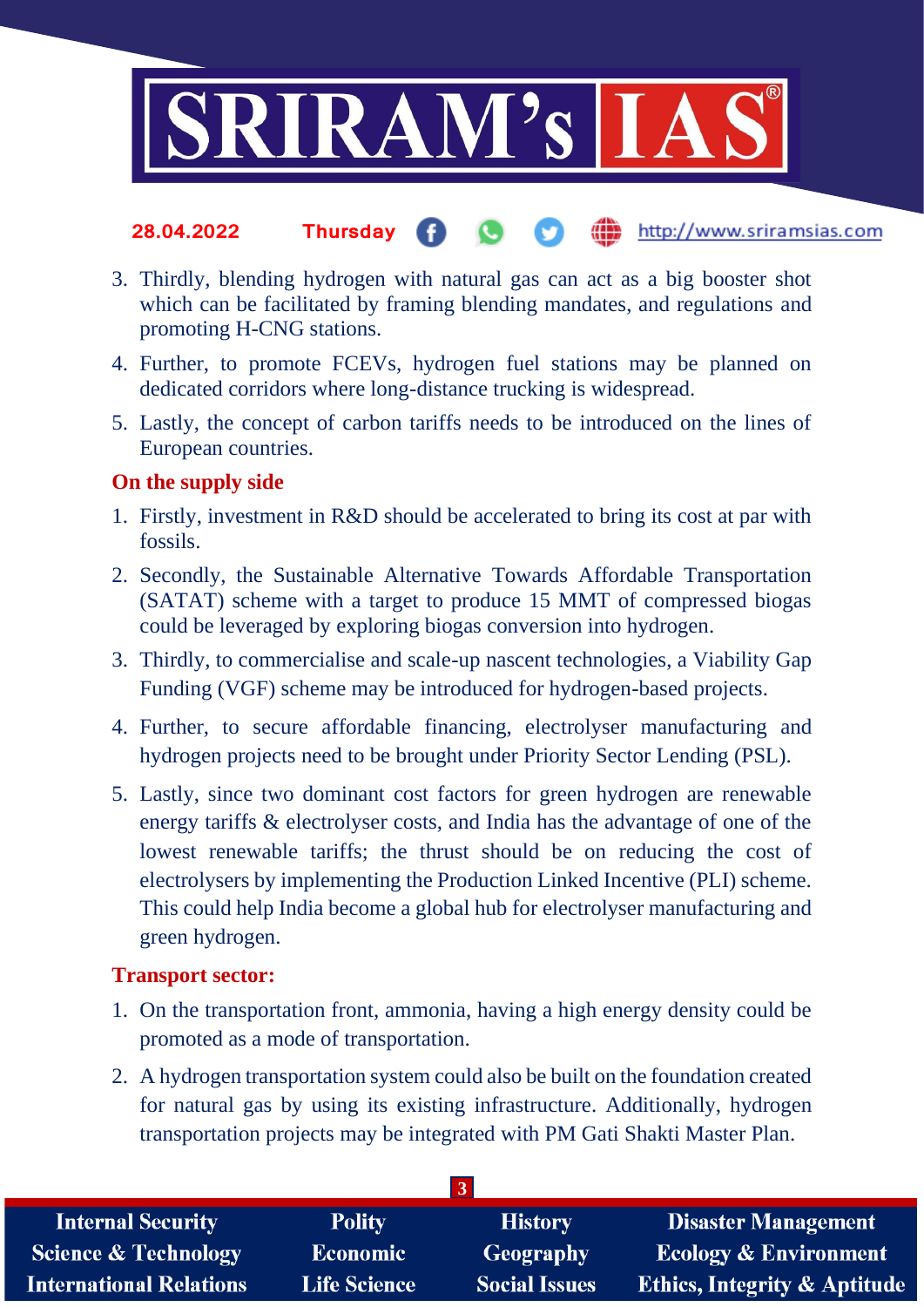

### http://www.sriramsias.com **28.04.2022 Thursday**

## **Climate action and import independence:**

- 1. Hydrogen could completely transform India's energy ecosystem by shifting its trajectory from an energy importer to a dominant exporter over the next few decades. India could export to projected future import centres like Japan, South Korea, etc.
- 2. With hydrogen, India could lead the world in achieving Paris Agreement's goal to limit global warming to 2°C compared to pre-industrial levels. Hydrogen could lay the foundation for a new India which would be energyindependent; a global climate leader and international energy power.

In COP 26, Prime Minister Narendra Modi had given a clarion call of Panchamrit (five goals), with an ambitious target to achieve Net Zero by 2070. Hydrogen will certainly play a decisive role in India's Net Zero ambition and in making India 'Aatmanirbhar in energy'.

## Hydrogen Fuel Cell Electric Vehicle **Battery Fuel Cell Stack** Pack **Electric Traction Motor Fuel Filler DC/DC Converter Fuel Tank Thermal** (hydrogen) System (cooling) Transmission **Power Electronic Controller Battery (auxiliary)** afdc.energy.gov

# **Hydrogen fuel cell electric vehicle working**

**4** Polity **Internal Security History Disaster Management Science & Technology Economic Geography Ecology & Environment International Relations Life Science Social Issues Ethics, Integrity & Aptitude**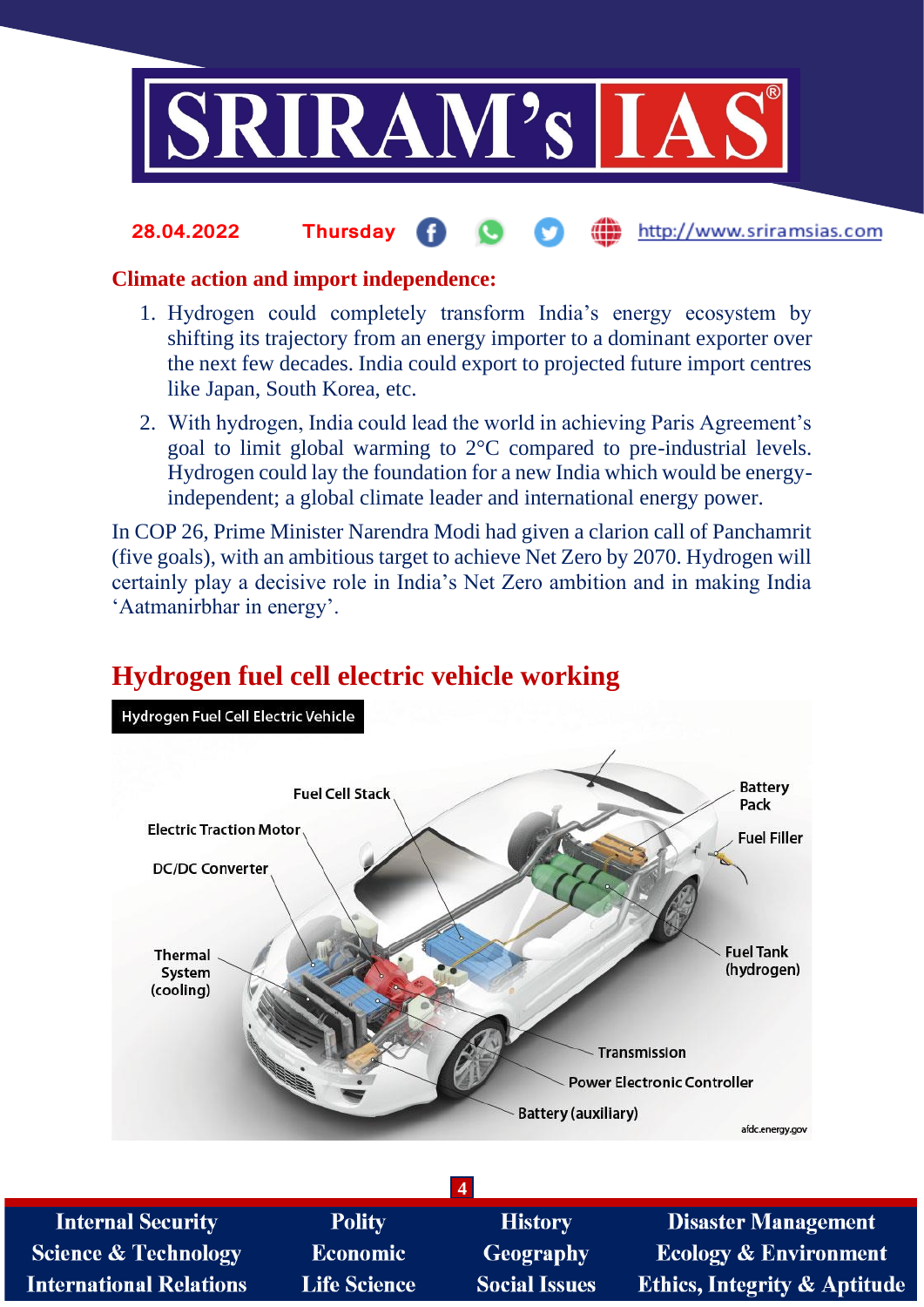

# **Building back to avert a learning catastrophe**

- 1. A joint report by UNESCO, UNICEF and the World Bank, '*The State of the Global Education Crisis: A Path to Recovery*', released in December 2021 had estimated that in the first 21 months of the pandemic, schools in countries around the world were either partially or fully closed for an average of 224 days.
- 2. During the same period, schools in the Indian States were closed for physical classes, for almost twice the duration, i.e., between 450 days to 480 days.
- 3. Since the publication of this report, the Omicron variant (B.1.1.529) of the SARS-CoV-2-led surge globally, and the resultant third wave of COVID-19 in India further delayed the re-opening of schools.
- 4. By March or early April 2022, when re-opened, schools in India had cumulatively closed for physical classes for around 570 days to 600 days one of the longest school closures in the world.

## **What the challenge is**

1. The recurring discourse on whether to move to hybrid classes or when to close schools is proving a big distraction from more pressing challenges in school education, namely, 'the learning loss'. It is time we plan and act to ensure learning recovery.

| <b>Internal Security</b>        | <b>Polity</b>       | <b>History</b>       | <b>Disaster Management</b>              |
|---------------------------------|---------------------|----------------------|-----------------------------------------|
| <b>Science &amp; Technology</b> | <b>Economic</b>     | Geography            | <b>Ecology &amp; Environment</b>        |
| <b>International Relations</b>  | <b>Life Science</b> | <b>Social Issues</b> | <b>Ethics, Integrity &amp; Aptitude</b> |
|                                 |                     |                      |                                         |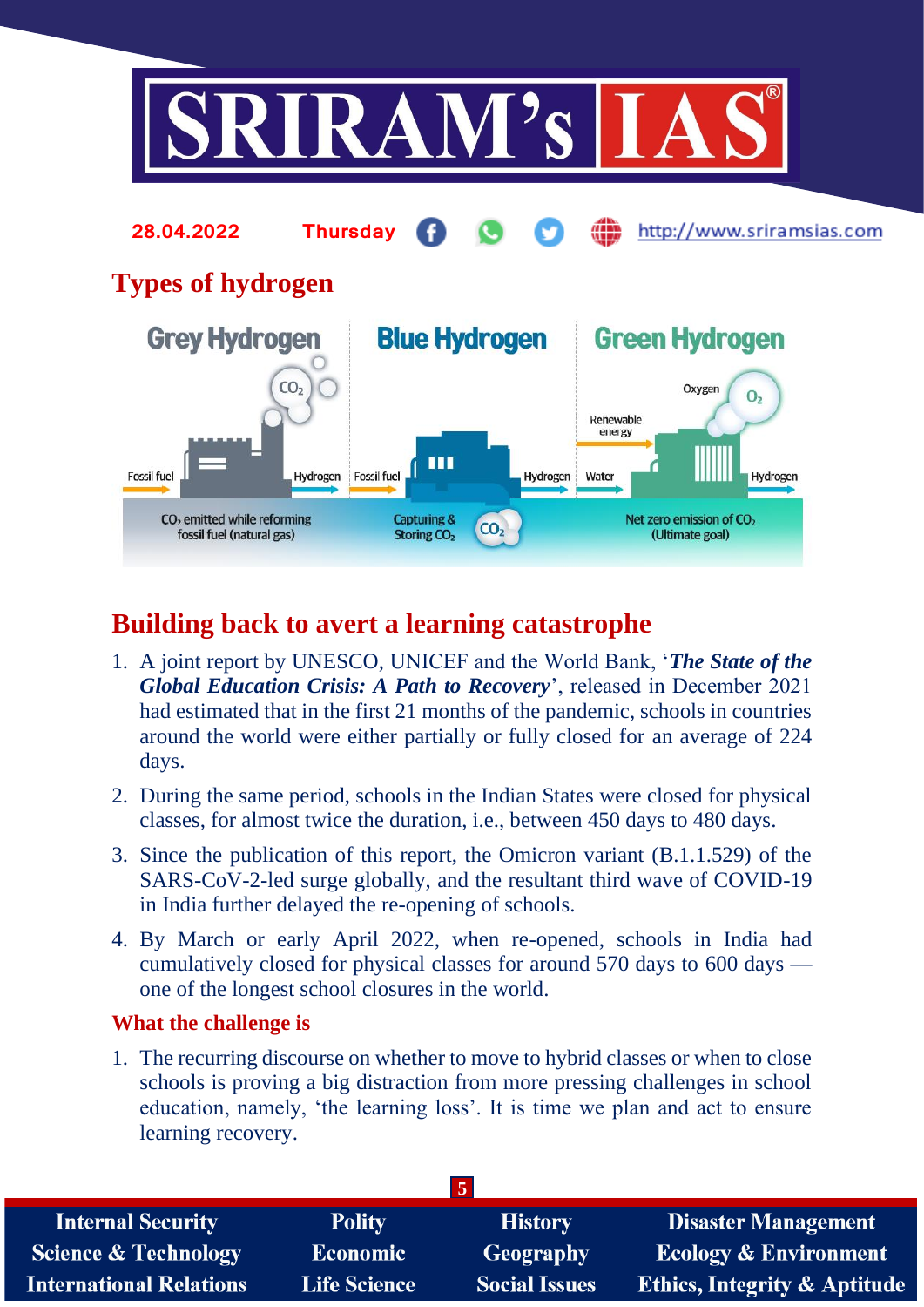

- the http://www.sriramsias.com **28.04.2022 Thursday**
- 2. Studies have shown that every month of school closure results in the loss of learning ability lags by two months. By that calculation, the learning of children in India has gone back by almost three years.
- 3. So now that schools are reopening, we cannot start as if nothing has happened.

## **Bringing all to school:**

- 1. First, the re-opening of schools does not mean that all children have begun returning to school. It is time the Education Departments in every State lead the process so as to ensure that every school in every district ensures that no child has dropped out from the education system and that every eligible child is enrolled.
- 2. Special attention is needed for the enrolment of all children and girls, especially poor, backward, rural, urban slum-dwellers.

## **Learning recovery**

- 1. Second, the learning loss during the last two years is humongous and 'learning recovery' should be the priority of every State government.
- 2. There has to be a focus on the need to assess the learning level of children and then strategise for learning recovery.
- 3. The mentor teacher initiatives in government schools in Delhi is proof of the potential of what can be achieved if teachers are supported well.

## **Increase allocations**

1. In India, government spending on education accounts for about 3% of GDP, which is almost half the average for the education spending of low- and middle-income countries. The time has come for both the Union and State governments in India to increase financial allocation for school education.

## **Mental health services and counselling sessions**

- 1. Fourth, there are studies and reports that mental health issues and needs in school-age children have doubled in the pandemic period. This calls for making provision for mental health services and counselling sessions for school-age children.
- 2. In early March 2022, 20 school health clinics were opened in Delhi and every State needs to start similar initiatives to strengthen school health services.

**6**

| <b>Internal Security</b>        | <b>Polity</b>       | <b>History</b>       | <b>Disaster Management</b>              |  |
|---------------------------------|---------------------|----------------------|-----------------------------------------|--|
| <b>Science &amp; Technology</b> | <b>Economic</b>     | Geography            | <b>Ecology &amp; Environment</b>        |  |
| <b>International Relations</b>  | <b>Life Science</b> | <b>Social Issues</b> | <b>Ethics, Integrity &amp; Aptitude</b> |  |